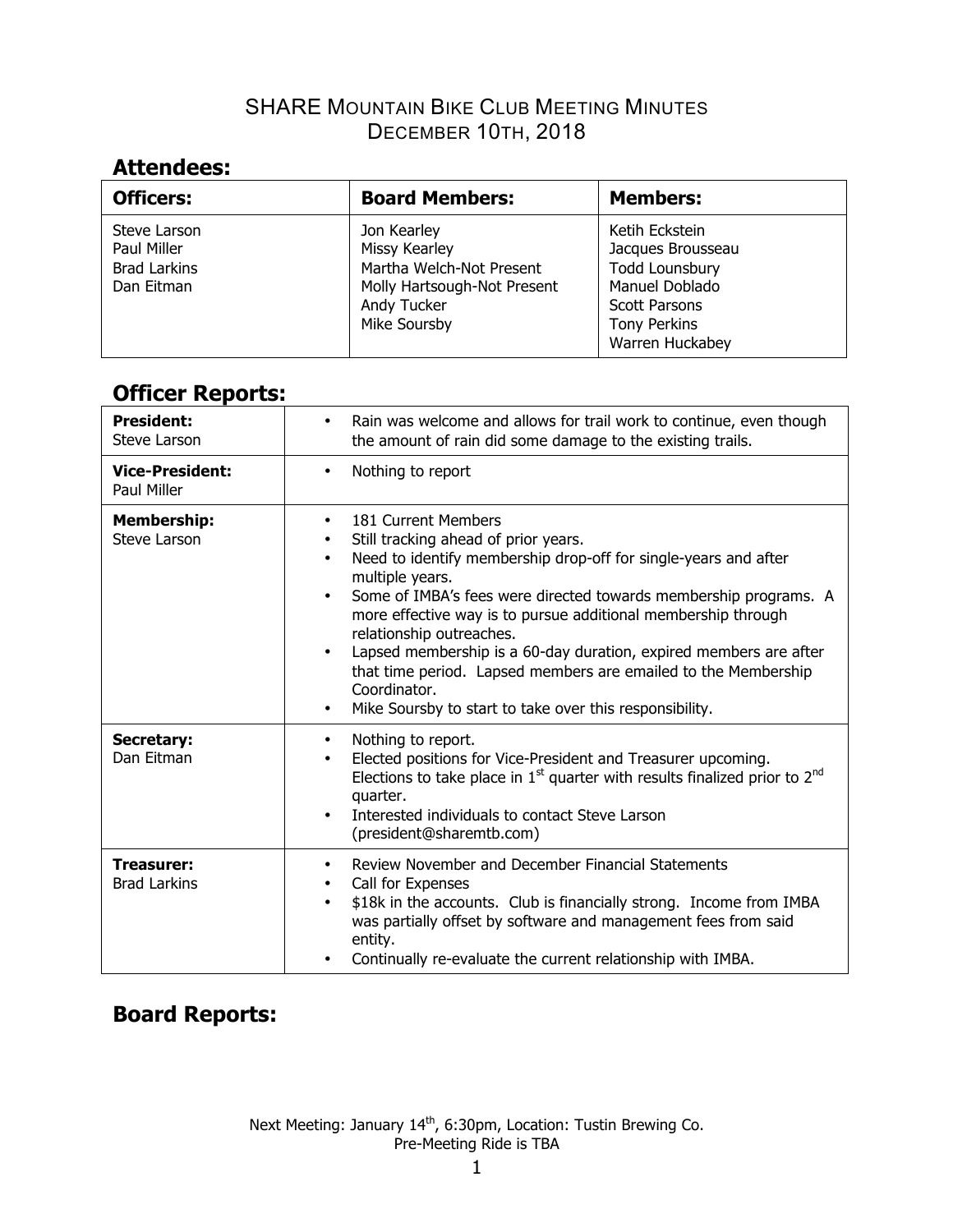| <b>Park Representative</b><br>Director:<br>Jon Kearly      | Plenty of people willing to help with mid-week and unofficial trail work<br>٠<br>with the appropriate direction.<br>The effect is that action on the trails by SHARE is seen and energizes<br>$\bullet$<br>non-members.<br>Request for "plasticized" cards provided by SHARE to give to people<br>$\bullet$<br>who ask about the ongoing trail work. Brad Larkins to follow-up.<br>Willing to host a "Trail Coordinator" training program for future<br>$\bullet$<br>volunteers. |
|------------------------------------------------------------|----------------------------------------------------------------------------------------------------------------------------------------------------------------------------------------------------------------------------------------------------------------------------------------------------------------------------------------------------------------------------------------------------------------------------------------------------------------------------------|
| <b>Volunteer/Bell</b><br>Coordinator<br>Martha Welch       | Estimated total bell count as follows:<br>$\bullet$<br>1200 passive (bear bells)<br>$\Omega$<br>600 active (ringer bells)<br>$\Omega$                                                                                                                                                                                                                                                                                                                                            |
| <b>Event/Activities</b><br>Coordinator:<br>Molly Hartsough | Nothing to report.<br>٠                                                                                                                                                                                                                                                                                                                                                                                                                                                          |
| <b>Communications</b><br>Director:<br>Andy Tucker          | Nothing to report.<br>Website calendar is not effective and cannot be detached from the<br>Wordpress template. Try to remove calendar from website visibility.                                                                                                                                                                                                                                                                                                                   |
| Sponsorship<br>Coordinator:<br>Mike Soursby                | SHARE has (2) Bike Racks from Hollywood Racks. Let Hollywood<br>$\bullet$<br>know when they will be given away.<br>Brad to follow up on some leads with Mike.<br>٠                                                                                                                                                                                                                                                                                                               |

## **Park/Area Reports:**

| <b>Crystal Cove</b>       | Eagle-scout built bike bell box locations set for No Dogs, El Moro<br>Canyon, and Irvine Gate Trailheads. Locations based on feedback<br>from OC Parks. Next proposed location is at Ridgepark, to be<br>coordinated with LCF. CCSP will contact SHARE when they are ready<br>to receive bike bells.<br>Trail Work on Saturday, 12/15, 8am-12pm. Opportunities on BFI and<br>$\bullet$<br>Ticketron. RSVP via Facebook Event posted to SHARE's account. |
|---------------------------|---------------------------------------------------------------------------------------------------------------------------------------------------------------------------------------------------------------------------------------------------------------------------------------------------------------------------------------------------------------------------------------------------------------------------------------------------------|
| <b>LCWP</b>               | LCF/SHARE/Shimano Trail Work on 12/14 on Lizards.<br>٠<br>Survey results have been tabulated and no action is being taken.                                                                                                                                                                                                                                                                                                                              |
| <b>Aliso/Wood Canyons</b> | LCF worked on Mentally Sensitive this past weekend.<br>٠                                                                                                                                                                                                                                                                                                                                                                                                |
| <b>Whiting Ranch</b>      | Sleepy Hollow has been "realigned".<br>Adam asked for, and received, 300 additional bells (200 passive, 100<br>$\bullet$<br>active). More to be provided in January to top off stock.<br>Mike Soursby looking for an Eagle Scout (or similar) to work on the<br>$\bullet$<br>next version of "Mark's Bench".                                                                                                                                            |
| Santiago Oaks             | Turnout was great and the effect on the trails have been positive.<br>٠<br>Signage exists, however the labor to install them does not exist.                                                                                                                                                                                                                                                                                                            |
| <b>Peters Canyon</b>      | Nothing to report.                                                                                                                                                                                                                                                                                                                                                                                                                                      |

Next Meeting: January 14<sup>th</sup>, 6:30pm, Location: Tustin Brewing Co. Pre-Meeting Ride is TBA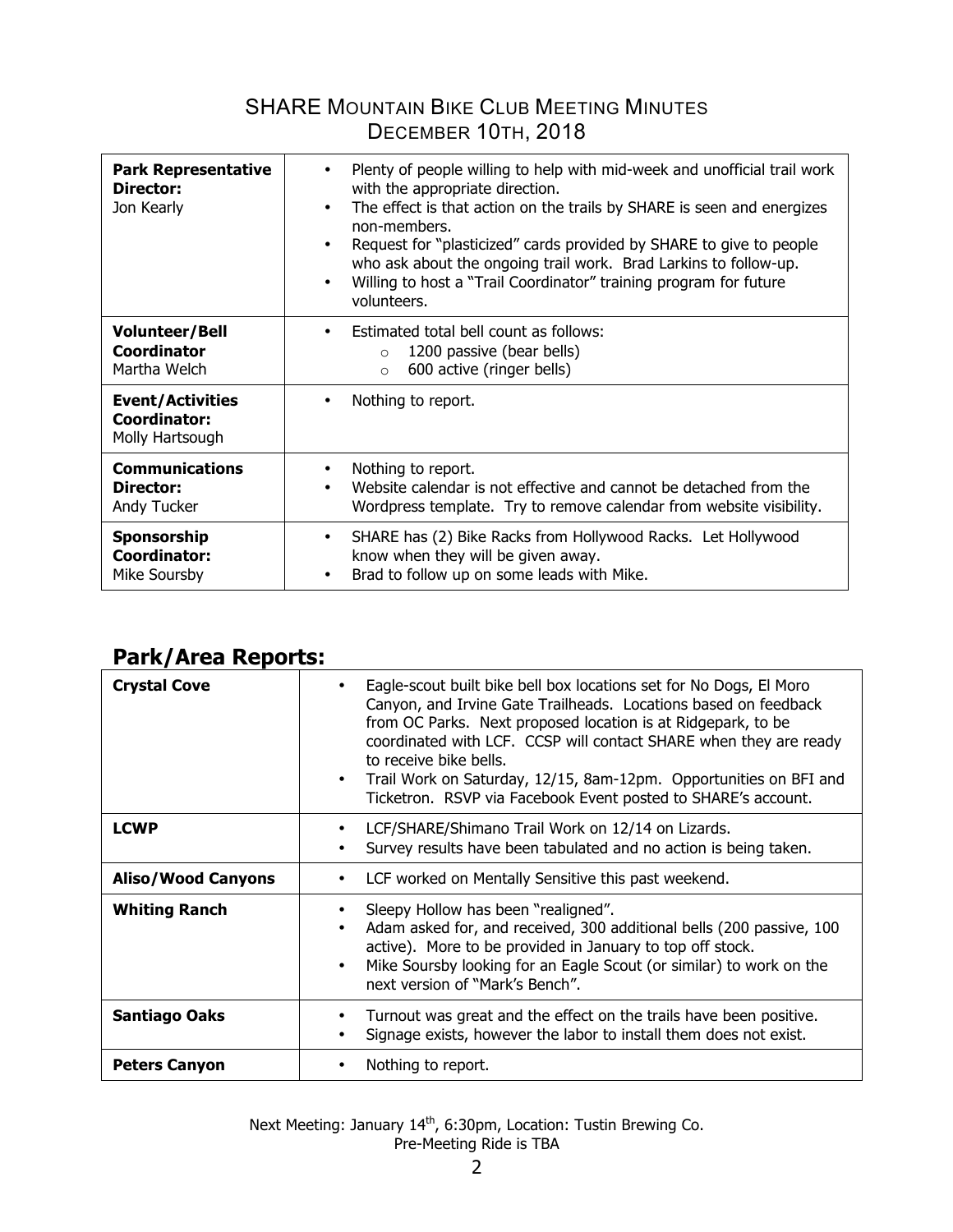| <b>O'Neill</b>     | Diane Wollenberg (Ranger) asked for more bells. 300 (200 passive,<br>$\bullet$<br>100 active) were provided. More to be provided in January to top off<br>stock.<br>Debris has washed further downstream. Debris flow was cleaned up<br>$\bullet$<br>but did not negatively impact the campground area. |
|--------------------|---------------------------------------------------------------------------------------------------------------------------------------------------------------------------------------------------------------------------------------------------------------------------------------------------------|
| <b>IOSP/IRC</b>    | Trail work opportunities via www.letsgoaoutside.com, a new trail is<br>$\bullet$<br>being built in the Irvine Regional Park Area, East of Santiago Oaks<br>and Weir Canyon, to be called the "Overlook Trail".                                                                                          |
| <b>Caspers</b>     | Nothing to report.<br>$\bullet$                                                                                                                                                                                                                                                                         |
| <b>Chino Hills</b> | Nothing to report.<br>٠                                                                                                                                                                                                                                                                                 |
| <b>San Onofre</b>  | Nothing to report.<br>٠                                                                                                                                                                                                                                                                                 |
| <b>Other Areas</b> | The Holy Jim Fire closure area remains in effect.                                                                                                                                                                                                                                                       |

## **Old Business:**

- 1) (Via prior Roundtable) Should SHARE author an open letter to Orange County Government Agencies of all levels regarding the current concerns regarding the future of Mountain Biking in our area?
	- a. Focus of letter needs to be responsible, yet advocate for current and future infrastructure to serve this user group segment.
	- b. A lack of space for all users inevitably leads to some level of conflict. Too many people within too little of an area is a recipe for dissatisfaction, and inevitably, new trails established by all user groups.
	- c. Current open space within the jurisdiction is underutilized due to access restrictions, negatively impacting open areas immediately adjacent
	- d. Areas that have minimal environmental value due to their locations and prior use patterns are not leveraged.
	- e. Dedicated facilities for many user groups with much smaller populations, taxpayer basis, and whose user groups contribute less to the overall maintenance of the trail system retain priority over the Mountain Bike Community. Continued alienation of this active, dominant, and growing user group is a self-fulfilling cycle of users not caring for their resources because they are continually threatened to be excluded from shared areas.
	- f. **12/10 Update:** The letter continues to be developed in an effort to ensure the tone is appropriate.
- 2) (Via prior Roundtable) Engage and invite NICA (Coaches? Parents? Teams?) to future SHARE meeting(s). Outreach continues and we will attempt to invite local coaches to the next SHARE meeting. Attending member Todd Lounsbury will contribute to this effort.
- 3) Ongoing enforcement actions by the authorities are still an issue. Those at the decision making level are more resistant to compromise than the "boots-on-the-ground" members of OC Parks. There continues to be confusion over what is open, as signage (whether authentic or not) has appeared in the area of trails that do not appear on OC Parks (or local jurisdiction) trail maps.